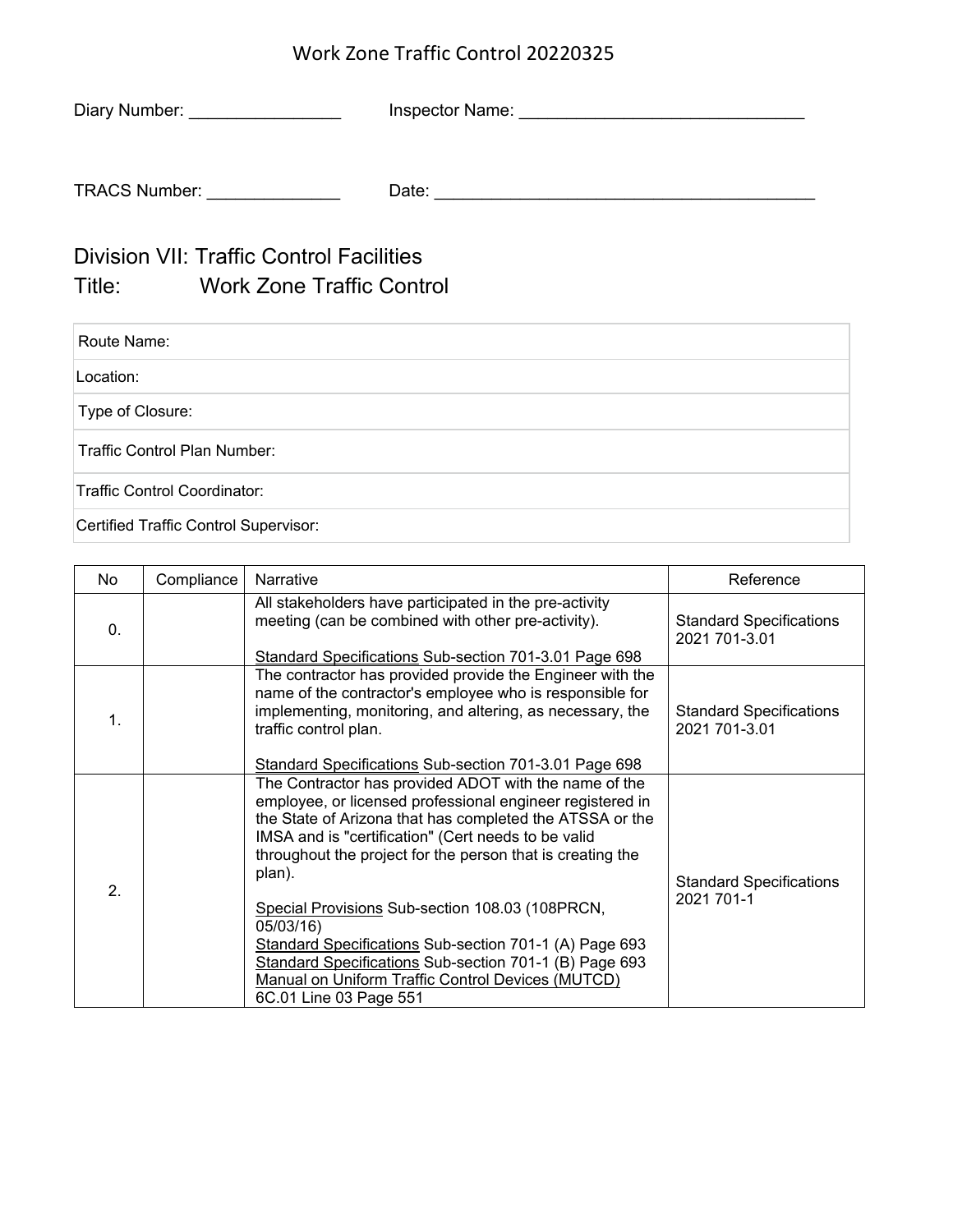| 3. | The contractor has supplied the ADOT field office with a<br>letter certifying that the traffic control devices meet NCHRP<br>Report 350 criteria or M.A.S.H. (Manual for Assessing<br>Safety Hardware) requirements.<br><b>NCHRP Report 350</b><br>Traffic Control Design Guideline Page 5<br>Manual for Assessing Safety Hardware (M.A.S.H.)<br>Standard Specifications 2021 Sub-Section 701- 2.01 (B)(1)<br>Page 694 | <b>Standard Specifications</b><br>2021 701-2.01 (B)(1) |
|----|------------------------------------------------------------------------------------------------------------------------------------------------------------------------------------------------------------------------------------------------------------------------------------------------------------------------------------------------------------------------------------------------------------------------|--------------------------------------------------------|
| 4. | Certifications contain the name and model of the tested<br>traffic control devices, detailed drawings/product literature,<br>and test conditions the devices passed.<br>Standard Specifications Sub-section 701-2.01 (B)(1) Page<br>694                                                                                                                                                                                | <b>Standard Specifications</b><br>2021 701-2.01 (B)(1) |
| 5. | The Temporary Traffic Control (TTC) is based on the<br>design speed of the facility prior to construction. When this<br>is not feasible, the off-peak 85th percentile speed or<br>existing speed limit (should govern the design).<br>Traffic Control Design Guideline Page 1<br>Standard Specifications Sub-section 701-3.01 Page 698                                                                                 | <b>Standard Specifications</b><br>2021 701-1           |
| 6. | If the reduced speed is different than speed listed on<br>project plans, the reason for reducing the speed limits is on<br>file.<br>Traffic Control Design Guideline Page 2<br>Manual on Uniform Traffic Control Devices (MUTCD)<br>6C.01 Line 12 Page 551                                                                                                                                                             | MUTCD 6C.01                                            |
| 7. | The contractor's and ADOT's traffic control representatives<br>have a current copy of the approved traffic control plan(s)<br>including modifications.<br>Standard Specifications Sub-section 701-1 Page 693                                                                                                                                                                                                           | <b>Standard Specifications</b><br>2021 701-1           |
| 8. | Double Fine signing is used where workers are not<br>protected by the barrier or where workers are less than 30<br>feet from the edge of the travel way.<br>ARS § 28-652<br>ADOT Supplement to MUTCD 6F.12 Page AZ-72<br>Traffic Control Design Guideline SA-12 Page A14                                                                                                                                               | <b>ADOT Supplement to</b><br>MUTCD 6F.12               |
| 9. | Double Fine signing is taken down immediately or covered<br>when workers are not present in the Double Fines work<br>zone.<br>Standard Specifications Section 107.01 Page 96<br>ARS § 28-652<br>ADOT Supplement to MUTCD 6F.12 Page AZ-72<br>Traffic Control Design Guideline SA-12 Page A14                                                                                                                           | ADOT Supplement to<br>MUTCD 6F.12                      |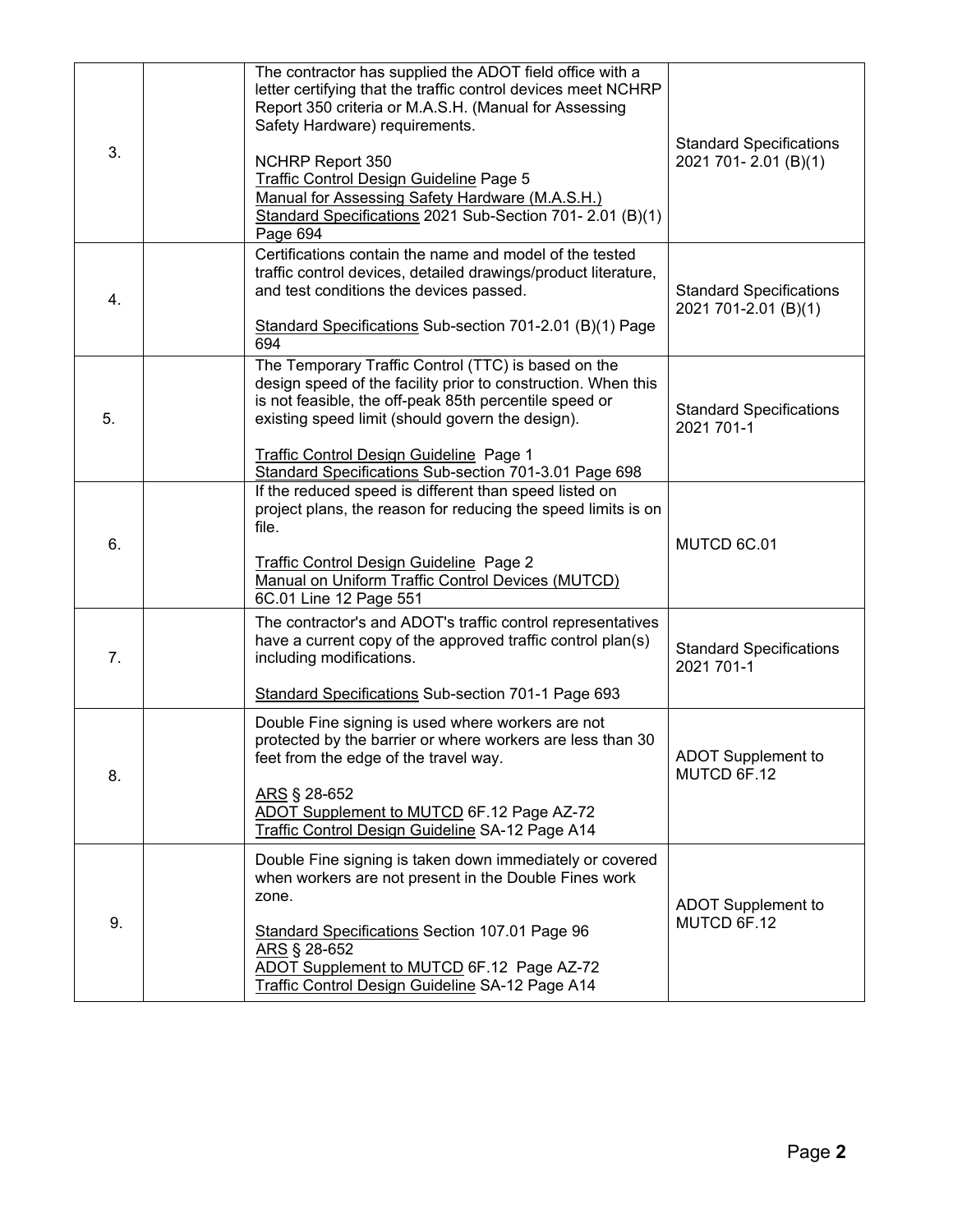| 10. | ADOT's traffic control designee routinely monitors traffic<br>control for compliance with the approved plan. The<br>contractor's designee shall be available at any time to<br>respond to calls involving damage or displacement to<br>barricades, lights, signs and other devices resulting from<br>vandalism, traffic accident or other causes.<br>Standard Specifications Sub-section 701-3.01 Page 698<br>ADOT Supplement to MUTCD 6B.01 Page AZ-68               | <b>Standard Specifications</b><br>2021 701-3.01 |
|-----|-----------------------------------------------------------------------------------------------------------------------------------------------------------------------------------------------------------------------------------------------------------------------------------------------------------------------------------------------------------------------------------------------------------------------------------------------------------------------|-------------------------------------------------|
|     | Transitions to lower speed limits are made in steps of no                                                                                                                                                                                                                                                                                                                                                                                                             |                                                 |
| 11. | more than 10 mph.<br>Standard Specifications Sub-section 107.01 Page 96<br><b>Traffic Control Design Guideline Speed Limits within Work</b><br>Zones Page 2<br>ARS § 28-703                                                                                                                                                                                                                                                                                           | <b>Standard Specifications</b><br>2021 107.01   |
| 12. | Temporary lighting for night work does not glare or interfere<br>with driver visibility, or create visibility problems for truck<br>drivers, equipment operators, flaggers, or other workers.<br>MUTCD 6G.19 Page 629                                                                                                                                                                                                                                                 | MUTCD 6G.19                                     |
|     | Pedestrian traffic is protected or detoured around the work.                                                                                                                                                                                                                                                                                                                                                                                                          |                                                 |
| 13. | Standard Specifications Section 107.01 Page 96<br>Standard Specifications Sub-section 701-1 Page 693<br>MUTCD 6D.01 Page 561<br>CFR 28 Part 36 Appendix A<br>ADA Title II, Paragraph 35.130                                                                                                                                                                                                                                                                           | MUTCD 6D.01                                     |
| 14. | All Workers, including flaggers, are wearing highly visible<br>clothing (ANSI/ISEA 107-2004) and a hard hat. The<br>contractor shall abide by OSHA Regulations, including, but<br>not limited to, 29 CFR, Part 1926, and 29 CFR, Part 1910,<br>as well as all applicable standards of the U.S. EPA, the<br>ADEQ, and the U.S. Mine Safety and Health Administration<br>(MSHA).<br>Standard Specifications 107.08 Page 100<br>29 CFR Part 1926<br>MUTCD 6E.02 Page 566 | <b>Standard Specifications</b><br>2021 107.08   |
| 15. | All conflicting signs are completely covered so they cannot<br>be read or they are removed, in a manner that the sign is<br>not damaged. The method used to cover signs shall not<br>damage the reflective side of the sign.<br>Standard Specifications Sub-section 701-3.11 Page 707<br><b>Traffic Control Design Guideline Page 2</b>                                                                                                                               | <b>Standard Specifications</b><br>2021 701-3.11 |
|     | Signs panels are the correct size.                                                                                                                                                                                                                                                                                                                                                                                                                                    |                                                 |
| 16. | Standard Specifications Sub-section 701-1 Page 693<br>MUTCD Section 2C.04 Page AZ-47                                                                                                                                                                                                                                                                                                                                                                                  | <b>Standard Specifications</b><br>2021 701-1    |
|     | Sign sheeting is the correct type and color.                                                                                                                                                                                                                                                                                                                                                                                                                          |                                                 |
| 17. | Standard Specifications Sub-section 701-3.10 Page 707<br><b>Standard Specifications Section 1007 Page 1195</b>                                                                                                                                                                                                                                                                                                                                                        | <b>Standard Specifications</b><br>701-3.10      |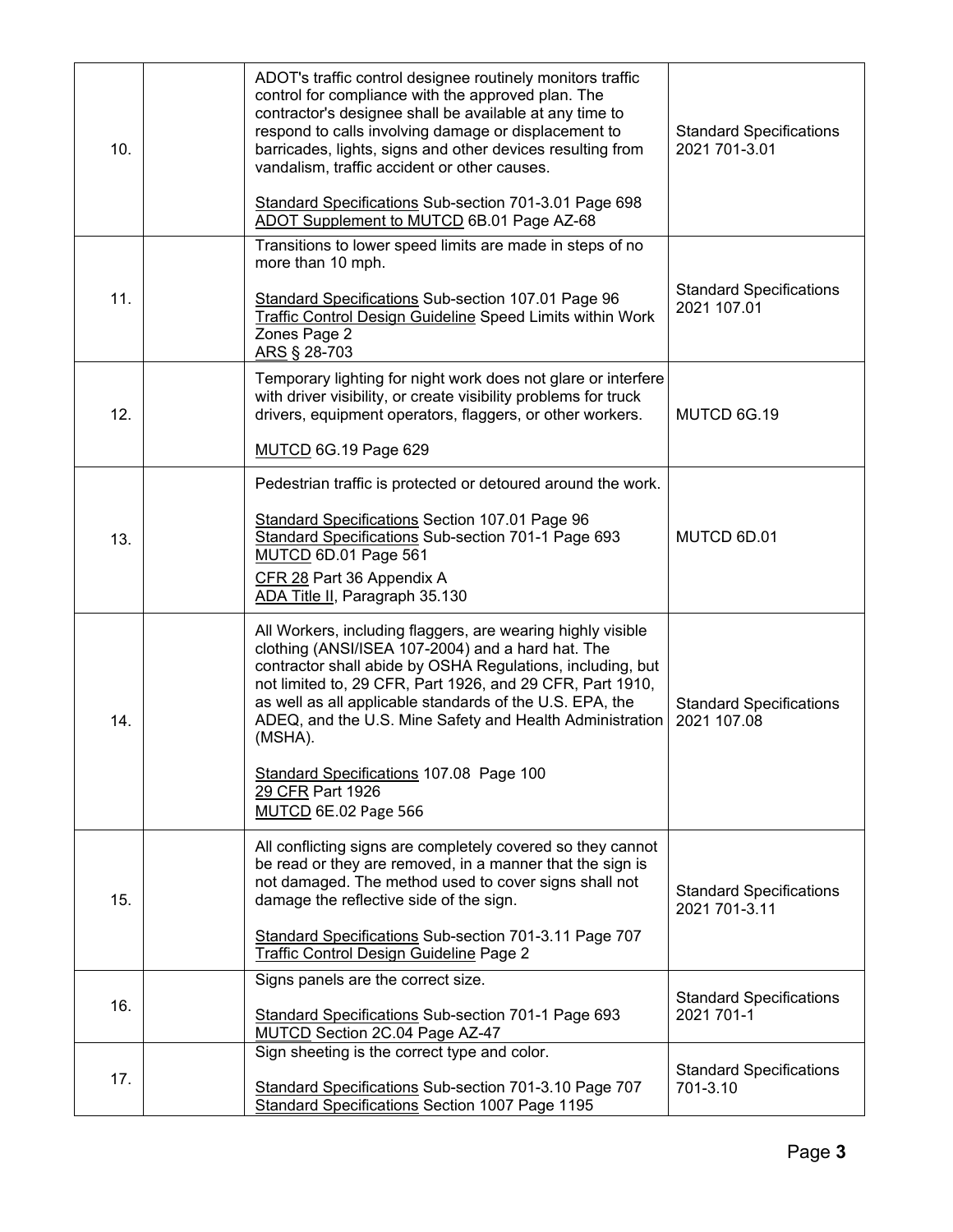| 18. | Where practicable, spring stands are not used for more<br>than three days (replace with embedded posts). When<br>signs are used for long-term stationary work, they should<br>be placed on posts.                                                                                           | <b>Construction Bulletin 11-07</b>                     |
|-----|---------------------------------------------------------------------------------------------------------------------------------------------------------------------------------------------------------------------------------------------------------------------------------------------|--------------------------------------------------------|
|     | Standard Specifications Sub-section 701-3.02 Page 699<br>Traffic Control Design Guideline Page 5<br><b>Construction Bulletin 11-07</b><br>https://azdot.gov/business/engineering-and-<br>construction/construction/construction-bulletins                                                   |                                                        |
| 19. | Embedded Post used for temporary signs follow<br>manufacturer's requirements.<br>(MUTCD Section 2A.20)                                                                                                                                                                                      | Manufacturer's<br>Requirement                          |
|     | Signs on embedded posts are at the correct height (rural<br>areas 5 feet and urban areas 7 feet).                                                                                                                                                                                           |                                                        |
| 20. | Standard Specifications Sub-section 701-3.01 Page 698<br>MUTCD 6F.03 Line 04 Page 577<br>MUTCD Figure 6F-1 Page 581                                                                                                                                                                         | <b>MUTCD Figure 6F-1</b>                               |
| 21. | Temporary embedded sign supports, if wood, are Southern<br>Pine, Douglas Fir, or other softwood. NCHRP 350 test /<br>M.A.S.H. (Manual for Assessing Safety Hardware)<br>certification or FHWA Letter of Acceptance is required if not<br>per ADOT S-16 Standard Drawing.                    | <b>Standard Specifications</b><br>2021 701-2.06        |
|     | Standard Specifications Sub-section 701-2.06 Page 698<br>Manual for Assessing Safety Hardware (M.A.S.H.)<br><b>NCHRP Report 350</b><br><b>Traffic Group S-16 Standard Drawing for Temporary Wood</b><br>Post https://azdot.gov/node/5286                                                    |                                                        |
| 22. | Signs on embedded posts are placed at the correct offset<br>as shown in the traffic control plan (6 feet to 12 feet from<br>the edge of pavement or a minimum of 2 feet behind the<br>back of barrier, curb, or sidewalk to the nearest edge of the<br>sign).<br>MUTCD Figure 6F-1 Page 581 | <b>MUTCD Figure 6F-1</b>                               |
|     |                                                                                                                                                                                                                                                                                             |                                                        |
| 23. | Signs mounted on spring stands to meet the manufacturer's<br>height requirements.<br>Manual for Assessing Safety Hardware (M.A.S.H.)<br><b>NCHRP Report 350</b><br>MUTCD 2A.18 Page AZ-33<br>MUTCD 6F.03 Page 577<br>MUTCD Figure 6F-1 Page 581                                             | <b>Standard Specifications</b><br>2021 701-2.01 (B)(1) |
| 24. | All signs are mounted at right angles to the direction of<br>traffic and facing the traffic they are intended to serve.<br>MUTCD 6F.04 Page 583<br>MUTCD 2A.20 Page 43                                                                                                                      | MUTCD 2A.20                                            |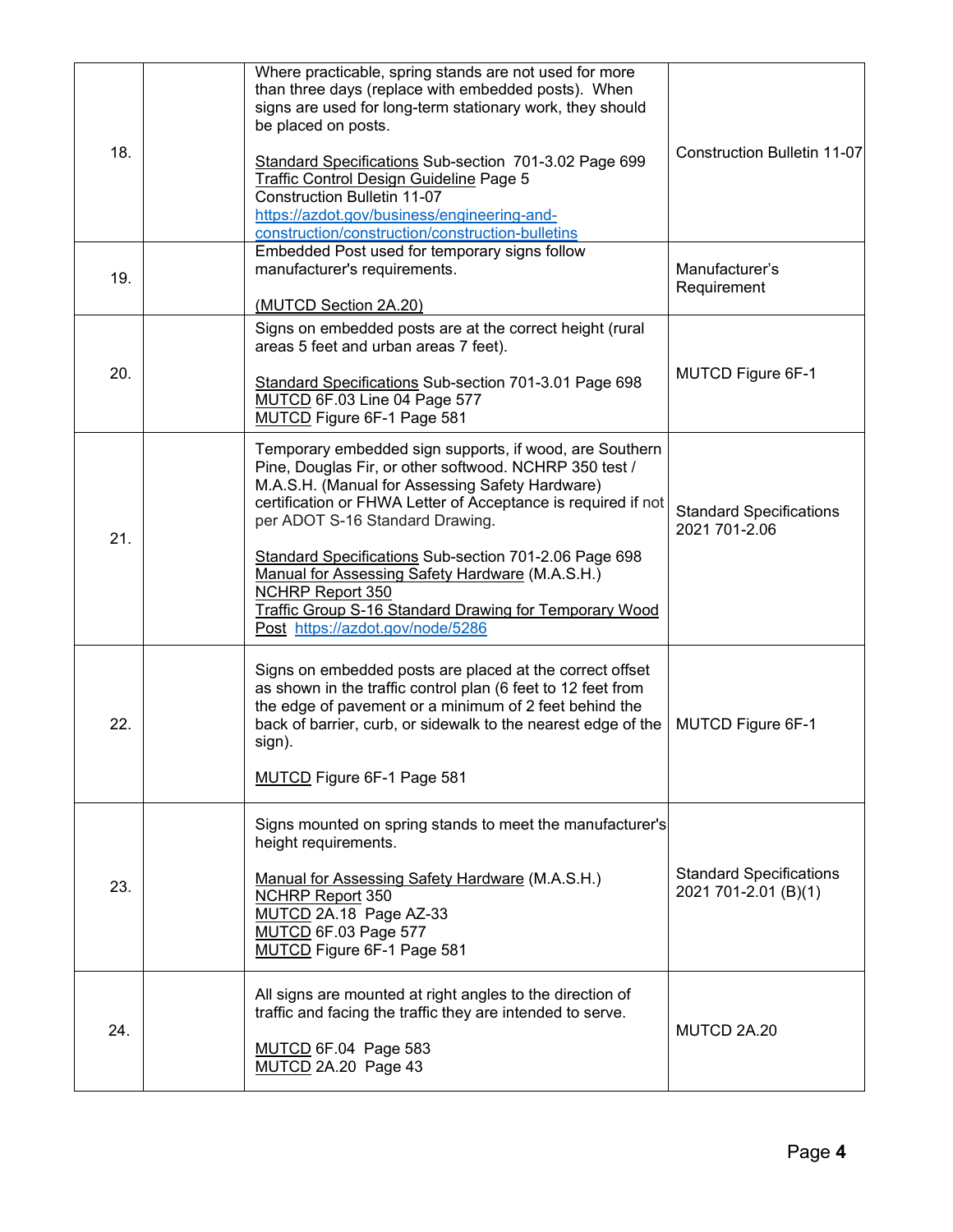|     | The sign stands, spring stands, and embedded posts are                                                                                                                                                                                                                                                                                                                                                                                                              |                                                 |
|-----|---------------------------------------------------------------------------------------------------------------------------------------------------------------------------------------------------------------------------------------------------------------------------------------------------------------------------------------------------------------------------------------------------------------------------------------------------------------------|-------------------------------------------------|
| 25. | vertical.                                                                                                                                                                                                                                                                                                                                                                                                                                                           | MUTCD 2A.20                                     |
|     | MUTCD 2A.20 Line 01 Page 43                                                                                                                                                                                                                                                                                                                                                                                                                                         |                                                 |
| 26. | Within the reduced speed zone, temporary speed limit<br>signs shall be placed at every major intersecting street or<br>following every ramp entrance point that is open to traffic.<br>The temporary speed limit signs should also be placed<br>approximately every 2 miles if the distance between the<br>major intersecting streets or ramp entrance points is<br>greater than 2 miles.<br><b>Traffic Control Design Guideline Page 3</b><br>MUTCD 6C.01 Page 551 | <b>Traffic Control Design</b><br>Guideline      |
| 27. | In a work zone where the speed limit sign is reduced, a<br>Regulatory speed limit sign indicating the existing speed<br>limit should be placed approximately 500 feet beyond the<br>end of the Work Zone unless there is existing speed limit<br>signing in place within 1,000 feet of the end of the Work<br>Zones.<br>ARS § 28-703.01<br><b>Traffic Control Design Guideline Page 3</b>                                                                           | <b>Standard Specifications</b><br>2021 107.01   |
| 28. | In Tapers ADOT practice for roadways with a posted speed<br>of 40 mph or greater is to space channelizing devices at 40<br>feet on tapers? [For speed limits posted under 40 mph the<br>spacing is 20 feet.]<br>Traffic Control Design Guideline Page 6                                                                                                                                                                                                             | <b>Traffic Control Plan</b>                     |
| 29. | In tangents was ADOT practice for roadways with a posted<br>speed of 40 mph or greater is to space channeling devices<br>at 80 feet on tangents? [For speed limits posted under 40<br>mph the spacing is 2 times the speed limit.]<br>Traffic Control Design Guideline Page 6                                                                                                                                                                                       | <b>Traffic Control Plan</b>                     |
| 30. | The stripes (diagonals) on channelization devices are<br>sloped downward at an angle of 45 degrees in the direction<br>traffic is to pass.<br>Standard Specifications 107.01 Page 96<br>MUTCD 6F.66 Line 01 Page 607<br>MUTCD 6F.68 Line 03 Page 607                                                                                                                                                                                                                | <b>Standard Specifications</b><br>2021 107.01   |
| 31. | There are no unprotected materials, unused equipment,<br>arrow panels, message boards, signs, barricades, or<br>parked vehicles within the clear zone (generally 30 feet<br>from the edge of the traveled way) unless an adequate<br>barrier (guardrail or concrete) is present.<br>Standard Specifications Sub-section 701- 3.01 Page 699<br>MUTCD 6B.01 Line 09 Page AZ-71                                                                                        | <b>Standard Specifications</b><br>2021 701-3.01 |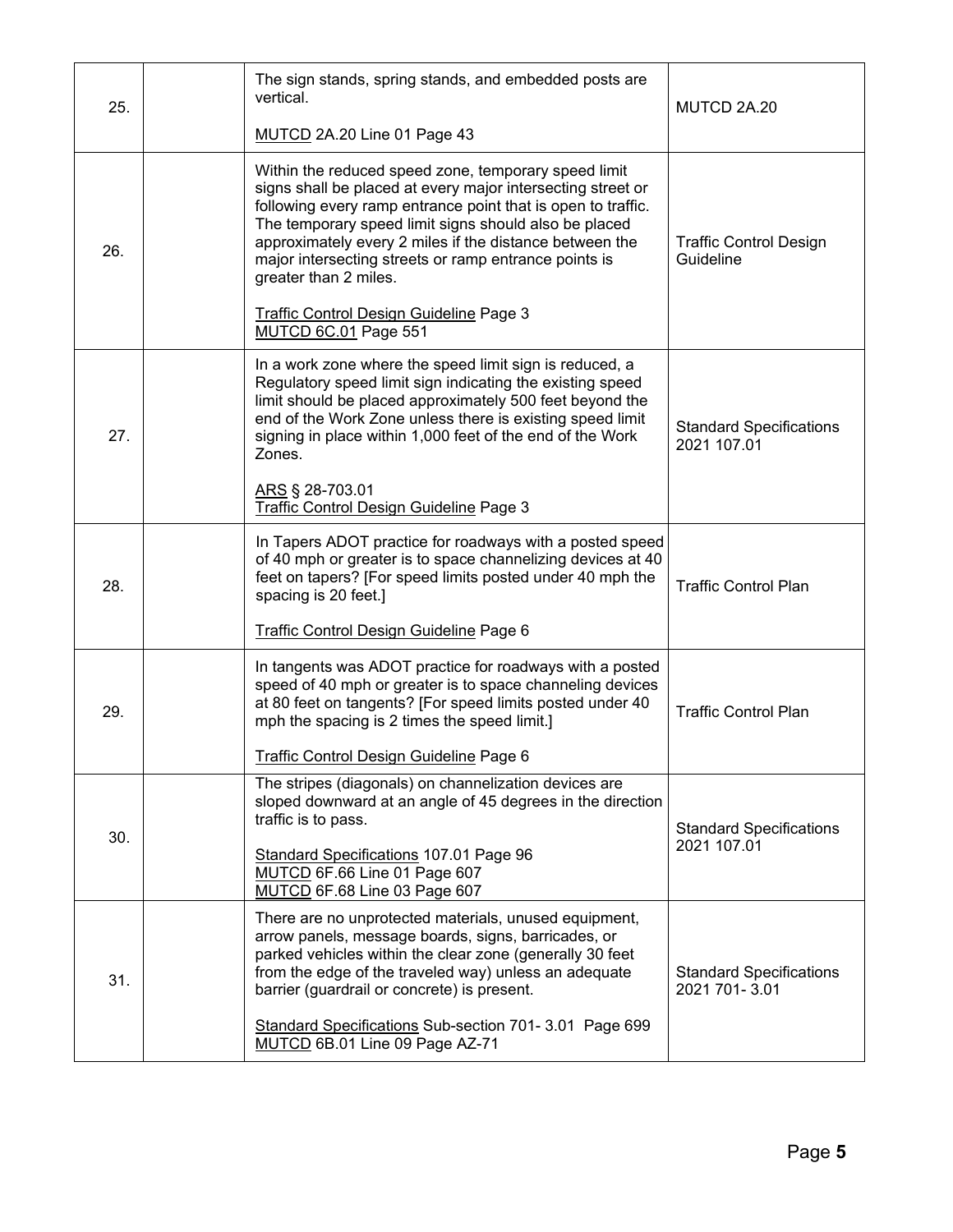| 32. | When the work of a progressive nature is involved, the<br>necessary devices are moved concurrently with the<br>advancing operation.<br>Standard Specifications Sub-section 701- 3.02 Page 699                                                                                                                                                 | <b>Standard Specifications</b><br>2021 701-3.02 |
|-----|-----------------------------------------------------------------------------------------------------------------------------------------------------------------------------------------------------------------------------------------------------------------------------------------------------------------------------------------------|-------------------------------------------------|
| 33. | Signs are readable day and night and are kept clean and<br>undamaged. There are no scratches, rips, or tears and<br>there is no loss of fluorescence in the prismatic sheeting.<br>Standard Specifications Sub-section 701- 3.02 Page 699<br>MUTCD 6F.04 Line 01 Page 583                                                                     | <b>Standard Specifications</b><br>2021 701-3.02 |
| 34. | The channelization devices are upright and are not<br>knocked down.<br>MUTCD 6F.63<br>Standard Specifications Sub-section 701- 3.01 Page 698                                                                                                                                                                                                  | <b>Standard Specifications</b><br>2021 701-3.01 |
| 35. | Ballast are not placed on top of any drums nor ballasted<br>with rocks or chunks of concrete. Sandbags may be used<br>as ballasts only on the lower parts of the barricades<br>frames.<br>MUTCD 6F.67 Line 05 Page 607<br>MUTCD 6F.68 Line 14 Page 608<br>Standard Specifications Sub-section 701- 3.01 Page 698                              | <b>Standard Specifications</b><br>2021 701-3.01 |
| 36. | Sheeting on channelizing devices is a minimum of Type IV,<br>VIII, IX, or XI sheeting, conforming to AASHTO M 268.<br>Standard Specifications Sub-section 701- 3.01 Page 698                                                                                                                                                                  | <b>Standard Specifications</b><br>2021 701-3.01 |
| 37. | Channelization devices are kept clean and not damaged.<br>There are no scratches, rips, tears, or loss of reflectance in<br>the prismatic sheeting.<br>Standard Specifications Sub-section 701- 3.02 Page 699<br>Quality Guidelines for Temporary Traffic Control                                                                             | <b>Standard Specifications</b><br>2021 701-3.02 |
| 38. | The cones are predominantly orange, fluorescent red-<br>orange, and a minimum of 28 inches in height. They are in<br>an acceptable condition.<br>Standard Specifications Sub-section 701- 3.01 Page 698<br>Traffic Control Design Guideline Page 6<br><b>Quality Guidelines for Temporary Traffic Control</b><br>MUTCD 6F.64 Line 01 Page 606 | <b>Standard Specifications</b><br>2021 701-3.01 |
| 39. | Flags are mounted on all signs, excluding the End Road<br>Work/Thank You sign.<br>MUTCD 6F.02 Line 07 Page 07 Page 576<br>Traffic Control Design Guideline Page 3                                                                                                                                                                             | <b>Traffic Control Plan Notes</b>               |
| 40. | Type A and C lights are visible on a clear night from a<br>distance of 3000 feet (acceptable a minimum of 90% lights<br>are in working order and no consecutive lights are out).<br>Standard Specifications Section 107.9 Page 103<br>MUTCD 6F.83 Line 10 Page 615                                                                            | <b>Standard Specifications</b><br>2021 107.09   |
| 41. | Type B (flashing high intensity) lights are visible on a sunny<br>day from a distance of 1,000 feet (acceptable if no more<br>than one Type "B" light is out per work zone).<br>Standard Specifications Section 107.9 Page 103<br>MUTCD 6F.83 Line 10 Page 615                                                                                | <b>Standard Specifications</b><br>2021 107.09   |